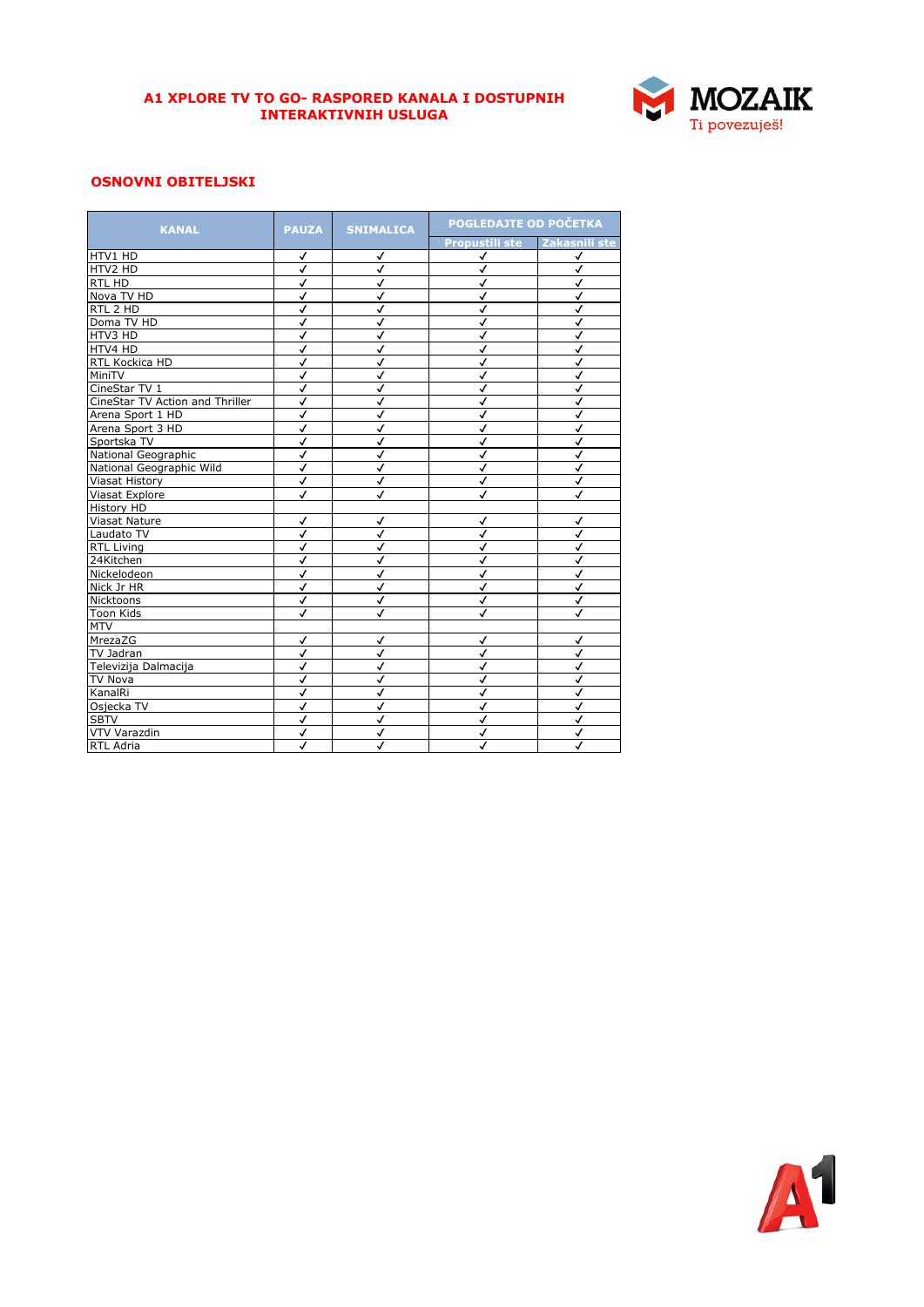## **OSNOVNI FILMSKI**



| <b>KANAL</b>                    | <b>PAUZA</b>            | <b>SNIMALICA</b> | <b>POGLEDAJTE OD POČETKA</b> |                         |
|---------------------------------|-------------------------|------------------|------------------------------|-------------------------|
|                                 |                         |                  | Propustili ste Zakasnili ste |                         |
| HTV1 HD                         | ✓                       | ✓                | √                            | √                       |
| HTV2 HD                         | ✓                       | √                | ✓                            | √                       |
| RTL HD                          | $\checkmark$            | $\checkmark$     | $\checkmark$                 | $\checkmark$            |
| Nova <sub>TV</sub> HD           | $\checkmark$            | $\checkmark$     | $\checkmark$                 | $\checkmark$            |
| RTL 2 HD                        | $\checkmark$            | $\checkmark$     | √                            | $\checkmark$            |
| Doma TV HD                      | ✓                       | ✓                | ✓                            | √                       |
| HTV3 HD                         | $\checkmark$            | √                | ✓                            | √                       |
| HTV4 HD                         | $\checkmark$            | $\checkmark$     | √                            | $\checkmark$            |
| RTL Kockica HD                  | $\checkmark$            | $\checkmark$     | √                            | $\checkmark$            |
| MiniTV                          | √                       | ✓                | √                            | $\checkmark$            |
| CineStar TV 1                   | √                       | ✓                | √                            | ✓                       |
| CineStar TV Action and Thriller | ✓                       | √                | ✓                            | √                       |
| AMC HD                          | J                       | $\checkmark$     | ✓                            | $\checkmark$            |
| CineStar TV Premiere 1 HD       | $\checkmark$            | $\checkmark$     | $\checkmark$                 | $\checkmark$            |
| CineStar TV Premiere 2 HD       | $\overline{\checkmark}$ | $\checkmark$     | $\checkmark$                 | $\checkmark$            |
| Kino TV HD                      | $\checkmark$            | ✓                | √                            | ✓                       |
| Klasik TV                       | √                       | ✓                | ✓                            | √                       |
| <b>RTL Crime</b>                | √                       | √                | √                            | $\checkmark$            |
| <b>RTL Passion</b>              | $\checkmark$            | $\checkmark$     | √                            | $\checkmark$            |
| Arena Sport 1 HD                | $\checkmark$            | $\checkmark$     | $\checkmark$                 | $\checkmark$            |
| Arena Sport 3 HD                | √                       | ✓                | √                            | √                       |
| Sportska TV                     | √                       | ✓                | √                            | ✓                       |
| National Geographic             | √                       | √                | √                            | ✓                       |
| National Geographic Wild        | √                       | $\checkmark$     | $\checkmark$                 | $\checkmark$            |
| Viasat History                  | $\checkmark$            | $\checkmark$     | $\checkmark$                 | $\checkmark$            |
| Viasat Explore                  | $\checkmark$            | $\checkmark$     | √                            | $\checkmark$            |
| Laudato TV                      | √                       | ✓                | ✓                            | √                       |
| <b>CBS Reality</b>              | $\checkmark$            | √                | ✓                            | √                       |
| Nickelodeon                     | $\checkmark$            | $\checkmark$     | $\checkmark$                 | $\checkmark$            |
| Nick Jr HR                      | $\checkmark$            | $\checkmark$     | $\checkmark$                 | $\overline{\checkmark}$ |
| <b>MTV</b>                      |                         |                  |                              |                         |
| MrezaZG                         | ✓                       | √                | ✓                            | √                       |
| TV Jadran                       | $\checkmark$            | ✓                | √                            | $\checkmark$            |
| Televizija Dalmacija            | $\overline{\checkmark}$ | $\checkmark$     | √                            | $\checkmark$            |
| <b>TV Nova</b>                  | $\checkmark$            | $\checkmark$     | $\checkmark$                 | $\checkmark$            |
| KanalRi                         | √                       | $\checkmark$     | √                            | $\checkmark$            |
| Osjecka TV                      | √                       | ✓                | √                            | $\checkmark$            |
| <b>SBTV</b>                     | ✓                       | ✓                | ✓                            | √                       |
| VTV Varazdin                    | J                       | J                | J                            | $\checkmark$            |